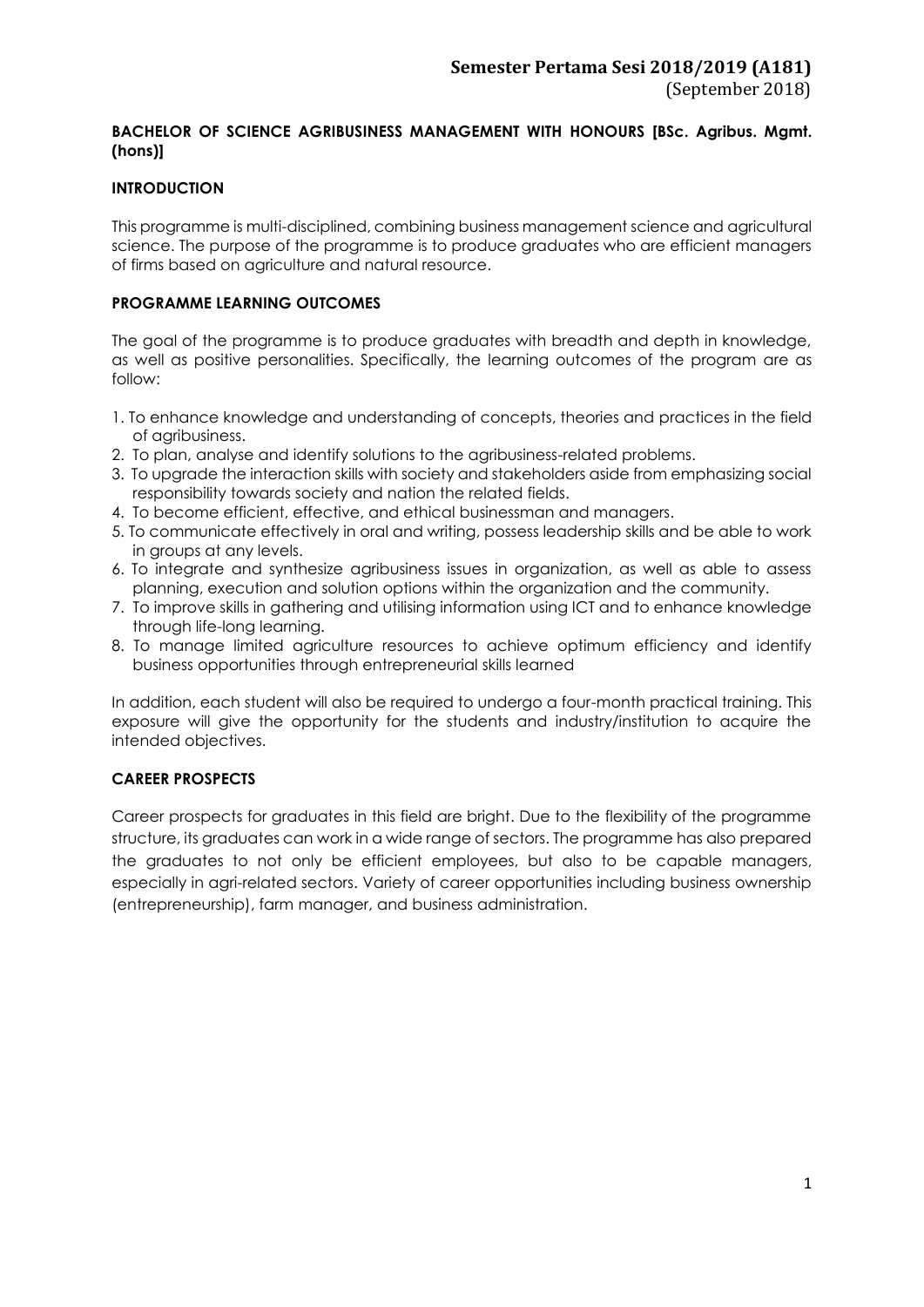### **DEAN - SCHOOL OF ECONOMICS, FINANCE AND BANKING**

Assoc. Prof. Dr. Siti Aznor Haji Ahmad BEc (Hons) (UUM), MA (Leeds), Dip.Econ (Econ.Inst. Colorado), PhD (Glasgow) e-mail : [siti736@uum.edu.my](mailto:siti736@uum.edu.my)

### **DEPUTY DEAN - SCHOOL OF ECONOMICS, FINANCE AND BANKING**

Dr. Arpah Abu Bakar BBA (Actuarial Sc.) (Risk Management & Insurance)(Wisconsin-Madison), MBA (Insurance) (North Texas), PhD (UUM) Email : arpah@uum.edu.my

### **HEAD OF DEPARTMENT – ECONOMICS AND AGRIBUSINESS MANAGEMENT**

Assoc. Prof. Dr. Bakti Hasan Basri BEc (Hons) (UUM), MEc (Malaya), PhD (Newcastle) e-mail : [bakti@uum.edu.my](mailto:bakti@uum.edu.my)

### **PROGRAMME COORDINATOR – ECONOMICS**

Dr. Zalina Zainal BEc (Hons) (UUM), MEc, PhD (UKM) e-mail : [z.zalina@uum.edu.my](mailto:z.zalina@uum.edu.my)

### **PROGRAMME COORDINATOR – AGRIBUSINESS MANAGEMENT**

Dr. Rozana Samah B.Sc. Agribusiness Management (UUM), M.Sc. Aquaculture (UMT), PhD (UUM) e-mail : [rozana.samah@uum.edu.my](mailto:rozana.samah@uum.edu.my)

### **PROFESSOR**

Prof. Dr. Abdul Razak Chik, AMK., BCN. BEc (Hons) (UKM), MA (Kent), PhD (Birmingham) e-mail : [arc@uum.edu.my](mailto:arc@uum.edu.my)

Prof. Dr. Jamal Ali BSc (UPM), MSoc. (USM), PhD (UUM) e-mail : [jamalali@uum.edu.my](mailto:jamalali@uum.edu.my)

### **VISITING PROFESSOR**

Prof. Datuk Dr. Amir Hussin Baharuddin Dip. Agric (Serdang), BSc Agri Econ (LSU), MSc (LSU), PhD (Missouri-Columbia, USA). e-mail : [amirhussin@uum.edu.my](mailto:amirhussin@uum.edu.my)

### **ASSOCIATE PROFESSOR**

Assoc. Prof. Dr. Bakti Hasan Basri BEc (Hons) (UUM), MEc (Malaya), PhD (Newcastle) e-mail : [bakti@uum.edu.my](mailto:bakti@uum.edu.my)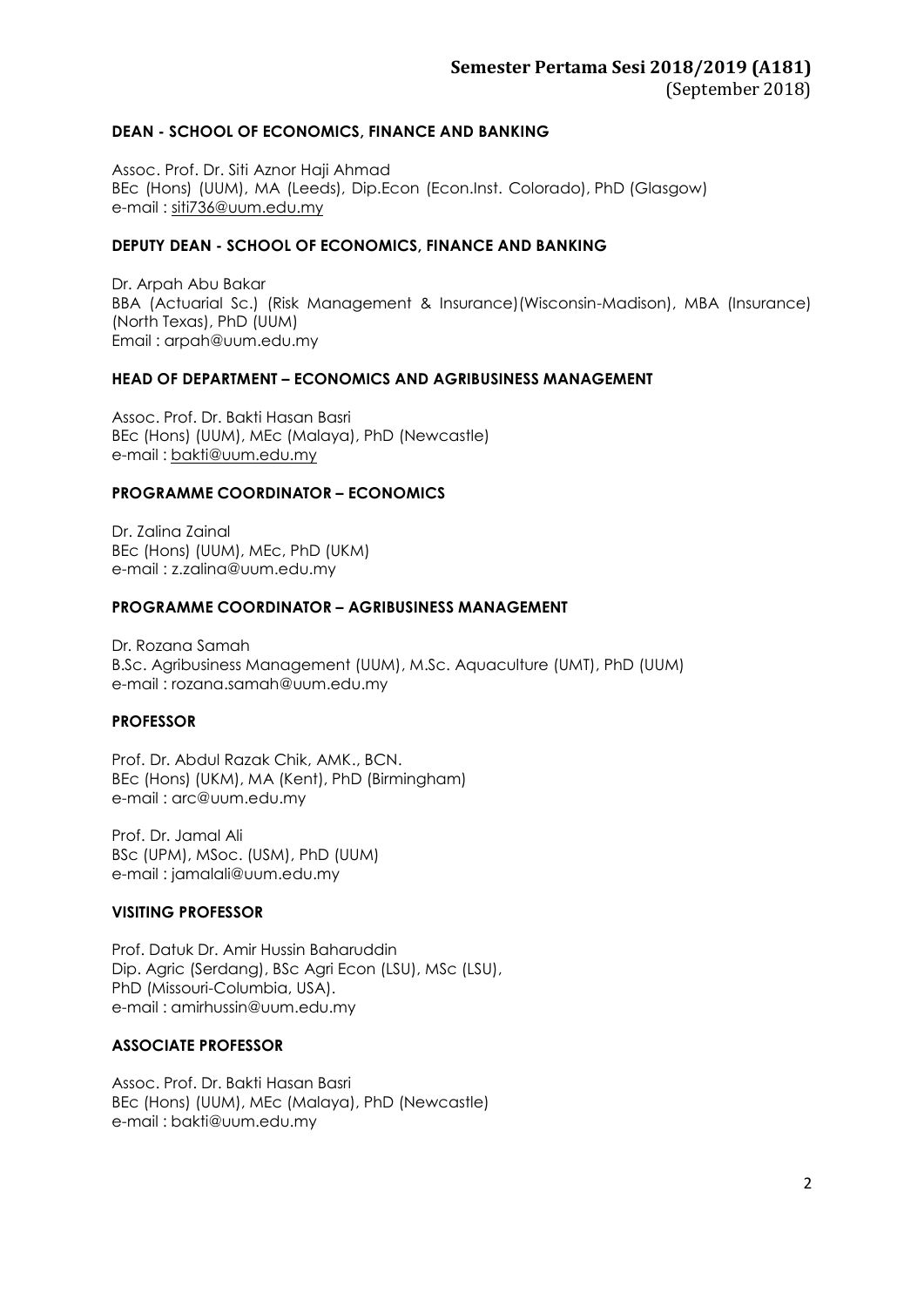Assoc. Prof. Dr. Hussin Abdullah Dip. Educ (MPT), BEc, MBA (UKM), PhD (UPM) e-mail : [ahussin@uum.edu.my](mailto:ahussin@uum.edu.my)

Assoc. Prof. Dr. Irwan Shah Zainal Abidin BEc, MEc (Malaya), PhD (UUM) e-mail : [irwanshah@uum.edu.my](mailto:irwanshah@uum.edu.my)

Assoc. Prof. Dr. Lim Hock Eam BEc (Hons) (UUM), MSc (Univ. College, London), PhD (Monash) e-mail : [lheam@uum.edu.my](mailto:lheam@uum.edu.my)

Assoc. Prof. Dr. Mukaramah Harun BEc (Hons) (Malaya), MSc (Portsmouth), PhD (UPM) e-mail : mukaramah@uum.edu.my

Assoc. Prof. Dr. Mukhriz Izraf Azman Aziz BEc (Hons) (UUM), MSc (Lancaster), PhD (UK) e-mail : [mukhriz@uum.edu.my](mailto:mukhriz@uum.edu.my)

Assoc. Prof. Dr. Nor Azam Abdul Razak BSc (Mgmt) (Indiana), MEc (Tsukuba), PhD (Louisiana State) e-mail : [azam@uum.edu.my](mailto:azam@uum.edu.my)

Assoc. Prof. Dr**.** Nor' Aznin Abu Bakar BA, MSc (Portland), PhD (Surrey) e-mail : [noraznin@uum.edu.my](mailto:noraznin@uum.edu.my)

Assoc. Prof. Dr. Norehan Abdullah BA (Maryville Col., Tennessee), MA (Western Illinois), PhD (UKM) e-mail : [norehan@uum.edu.my](mailto:norehan@uum.edu.my)

Assoc. Prof. Dr. Russayani Ismail BEc (Hons) (UIA), MSc, PhD (Exeter) e-mail : [rus1140@uum.edu.my](mailto:rus1140@uum.edu.my)

Assoc. Prof. Dr. Sallahuddin Hassan Dip. Agric, BSc (Hons) (UPM), MPA (USC), MA (Tennessee), PhD (Malaya), Dip. Econ (Econ. Inst. Colorado), Dip. Penulisan (DBP-PLM) e-mail : [din636@uum.edu.my](mailto:din636@uum.edu.my)

Assoc. Prof. Dr. Shamzaeffa Samsudin BEc (Hons) (UUM), MSc (York), PhD (East Anglia) e-mail : shamzaeffa@uum.edu.my

Assoc. Prof. Dr. Shri Dewi a/p Applanaidu BEc (Hons) (UUM), MEc (UKM), PhD (UPM) e-mail : [dewi@uum.edu.my](mailto:dewi@uum.edu.my)

Assoc. Prof. Dr. Siti Aznor Hj. Ahmad BEc (Hons) (UUM), MA (Leeds), Dip.Econ (Econ.Inst. Colorado), PhD (Glasgow) e-mail : siti736@uum.edu.my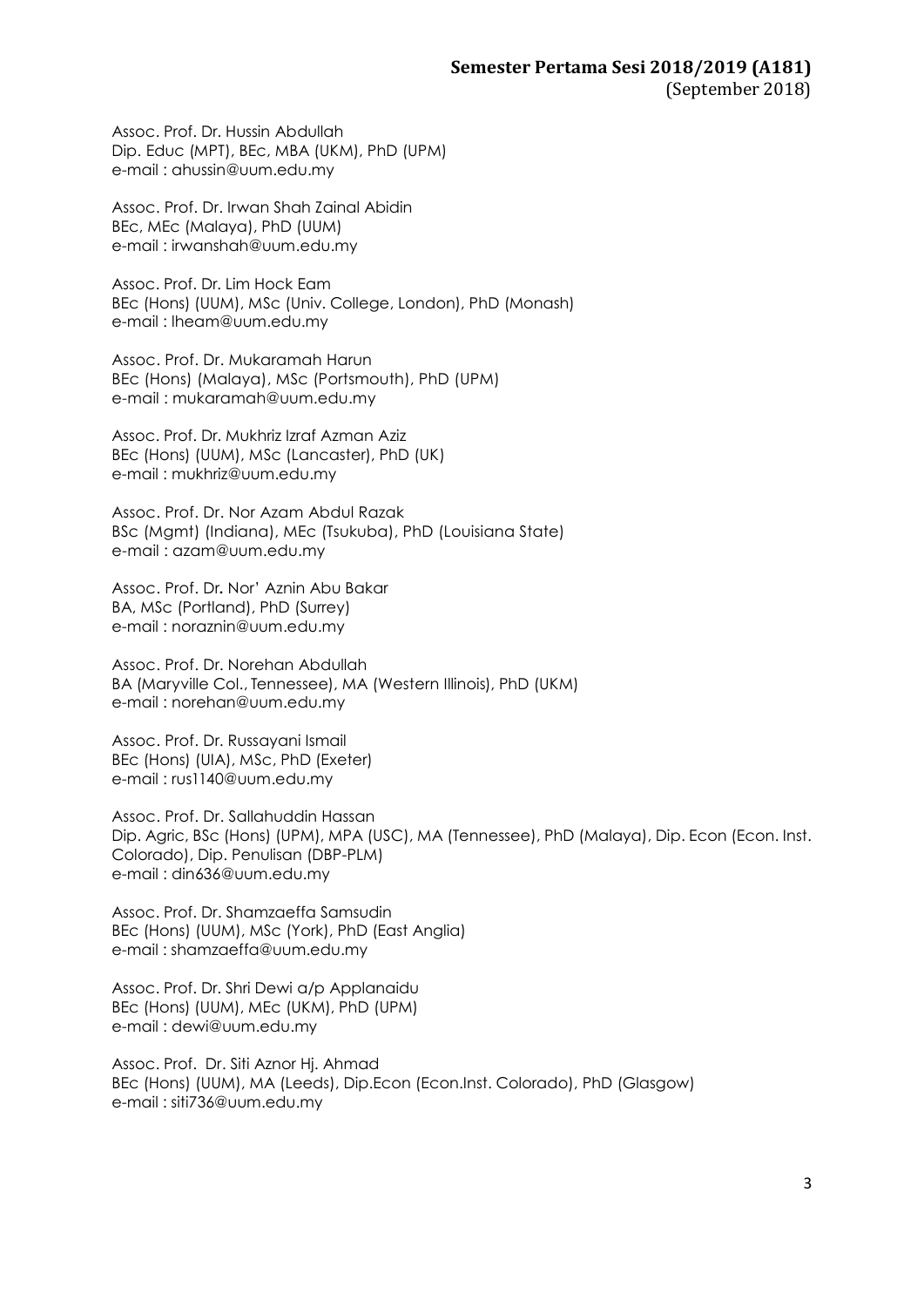Assoc. Prof. Dr. Siti Hadijah Che Mat BEc (Hons) (UUM), MEc (UPM), PhD (UUM) e-mail : [hadijah@uum.edu.my](mailto:hadijah@uum.edu.my)

Assoc. Prof. Dr. Soon Jan Jan BEc (Hons) (UUM), MEc (UPM), MSc (Dec.Sc) (UUM), PhD (Otago) e-mail : soon@uum.edu.my

### **SENIOR LECTURERS**

Dr. Abu Sufian Abu Bakar BEc (Hons), MEc (Malaya), PhD (UKM) e-mail : [sufian@uum.edu.my](mailto:sufian@uum.edu.my)

Amizam Arzemi BEc (Hons) (UUM), MA (Manchester) e-mail : [amiz1112@uum.edu.my](mailto:amiz1112@uum.edu.my)

Dr. Anizah Md. Ali BEc (Hons) (UUM), MEc, PhD (UKM) e-mail : [anizah@uum.edu.my](mailto:anizah@uum.edu.my)

Dr. Azizah Md. Yusof BEc (Hons) (UUM), MEc(UKM), PhD (UUM) e-mail : [azizah@uum.edu.my](mailto:azizah@uum.edu.my)

Dr. Cheah Yong Kang B.Soc.Sc., M.Ec.Mgmt. (USM), PhD (Malaya) e-mail : [yong@uum.edu.my](mailto:yong@uum.edu.my)

Che Engku Mansoor Che Engku Ismail BEc (Hons) (UUM), MA (Manchester) e-mail : [mansoor@uum.edu.my](mailto:mansoor@uum.edu.my)

Dr. Mohamad Helmi Hidthiir BEc (Hons) (UUM), MEc (UPM), PhD (USM) e-mail : helmi@uum.edu.my

Lai Tian So BEc (Hons) (UUM), M.Sc (Iowa State) e-mail : [tslai@uum.edu.my](mailto:tslai@uum.edu.my)

Dr. Lee Wen Chiat BEc (UNIMAS), CMBA (UNIMAS), PhD (UUM) e-mail : lwchiat@uum.edu.my

Dr Nur Marina binti Abd Manap BEc (UUM), MEc (UKM), PhD (UPM) e-mail: nu[rmarina@uum.edu.my](mailto:marina@uum.edu.my)

Dr. Mohd. Razani Mohd. Jali BSc (Wisconsin-Green Bay), M.U.R.P. (Virginia Tech), PhD (Leeds) e-mail : [razani@uum.edu.my](mailto:razani@uum.edu.my)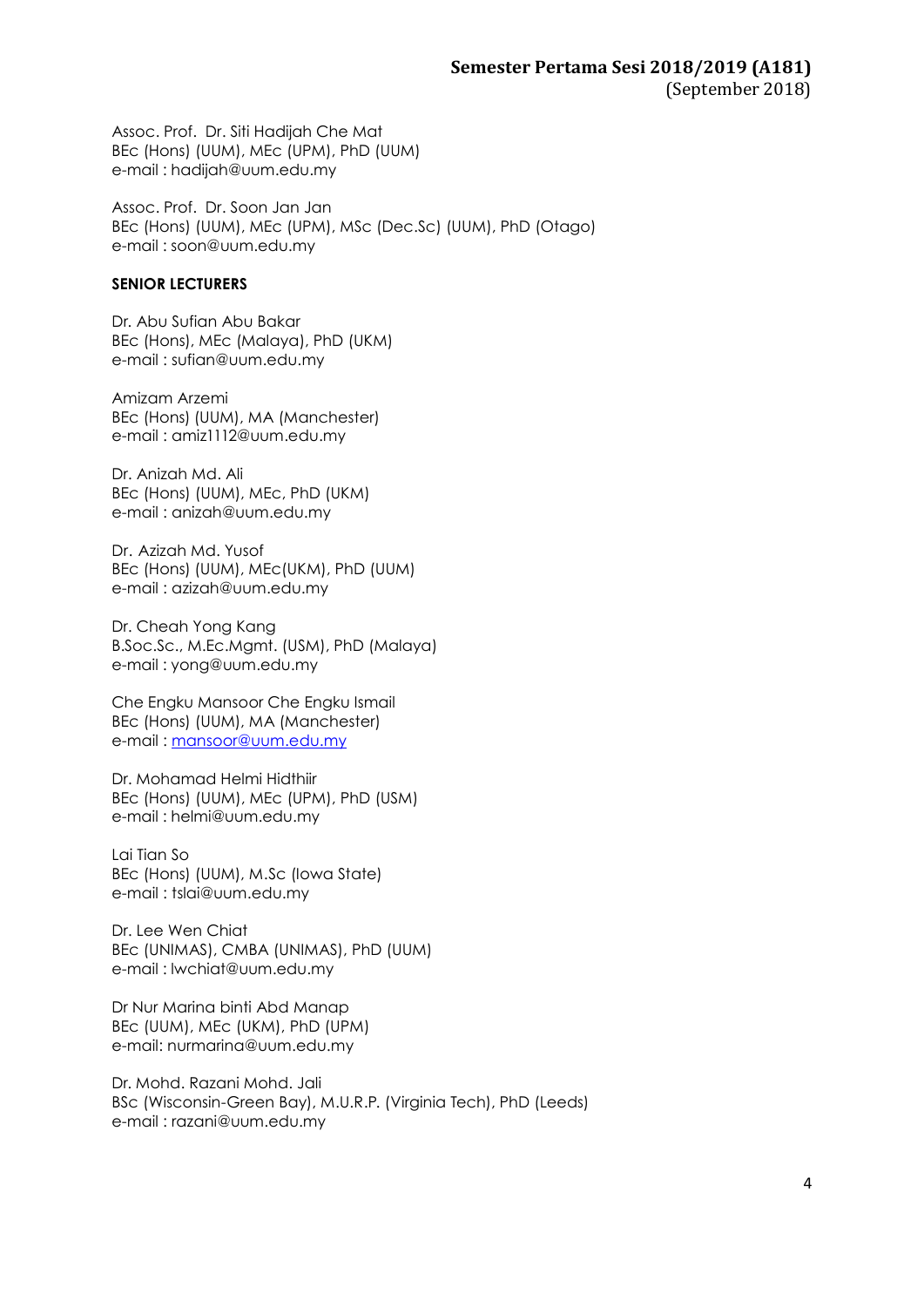Dr. Mohd. Saifoul Zamzuri Noor BEc (Hons), MBA (UKM), PhD (UUM) e-mail : [saifoul@uum.edu.my](mailto:saifoul@uum.edu.my)

Muhammad Ridhuan Bos Abdullah BEc (Hons) (UKM), MEc (UPM) e-mail : [ridhuan@uum.edu.my](mailto:ridhuan@uum.edu.my)

Munzarina Ahmad Samidi BEc (Hons) (UIA), MSocSc (Birmingham) e-mail : [mun761@uum.edu.my](mailto:mun761@uum.edu.my)

Dr. Nariman Mohd. Saad BEc (Hons) (Malaya), MA (East Anglia), PhD (UUM) e-mail : [nariman@uum.edu.my](mailto:nariman@uum.edu.my)

Dr. Normizan Bakar BEc (Hons), MEc (Kagoshima), PhD (Waseda) e-mail : [normizan@uum.edu.my](mailto:normizan@uum.edu.my)

Rizaudin Sahlan BEc (Hons), MEc (UKM) e-mail : [rizaudin@uum.edu.my](mailto:rizaudin@uum.edu.my)

Dr. Roslina Kamaruddin BSocSc (USM), MEcon. Mgmt (USM), PhD (UKM) e-mail : [roslina\\_k@uum.edu.my](mailto:roslina_k@uum.edu.my)

Dr. Shamsul Bahrain Rawi BSc (San Jose State, California), MSc (York), PhD (Newcastle) e-mail : [shamsul@uum.edu.my](mailto:shamsul@uum.edu.my)

Dr. Shazida Jan Mohd Khan BEc (Hons) (UUM), MA (Essex), PhD (Wales) e-mail : sjmohd@uum.edu.my

Dr. Wan Roshidah Fadzim BEc (Hons) (UUM), MEc (UPM), PhD (UUM) e-mail : [wanroshidah@uum.edu.my](mailto:wanroshidah@uum.edu.my)

Dr. Rozana Samah BSc Agribus. Mgmt (UUM), MSc Aqua (UMT), PhD (UUM) e-mail : rozana.samah@uum.edu.my

Dr. Ruhaida Saidon BEc (Hons) (UUM), MEc (UUM), PhD (UPM) email : ruhaida@uum.edu.my

Dr. Zalina Zainal BEc (Hons) (UUM), MEc, PhD (UKM) e-mail : [z.zainal@uum.edu.my](mailto:z.zainal@uum.edu.my)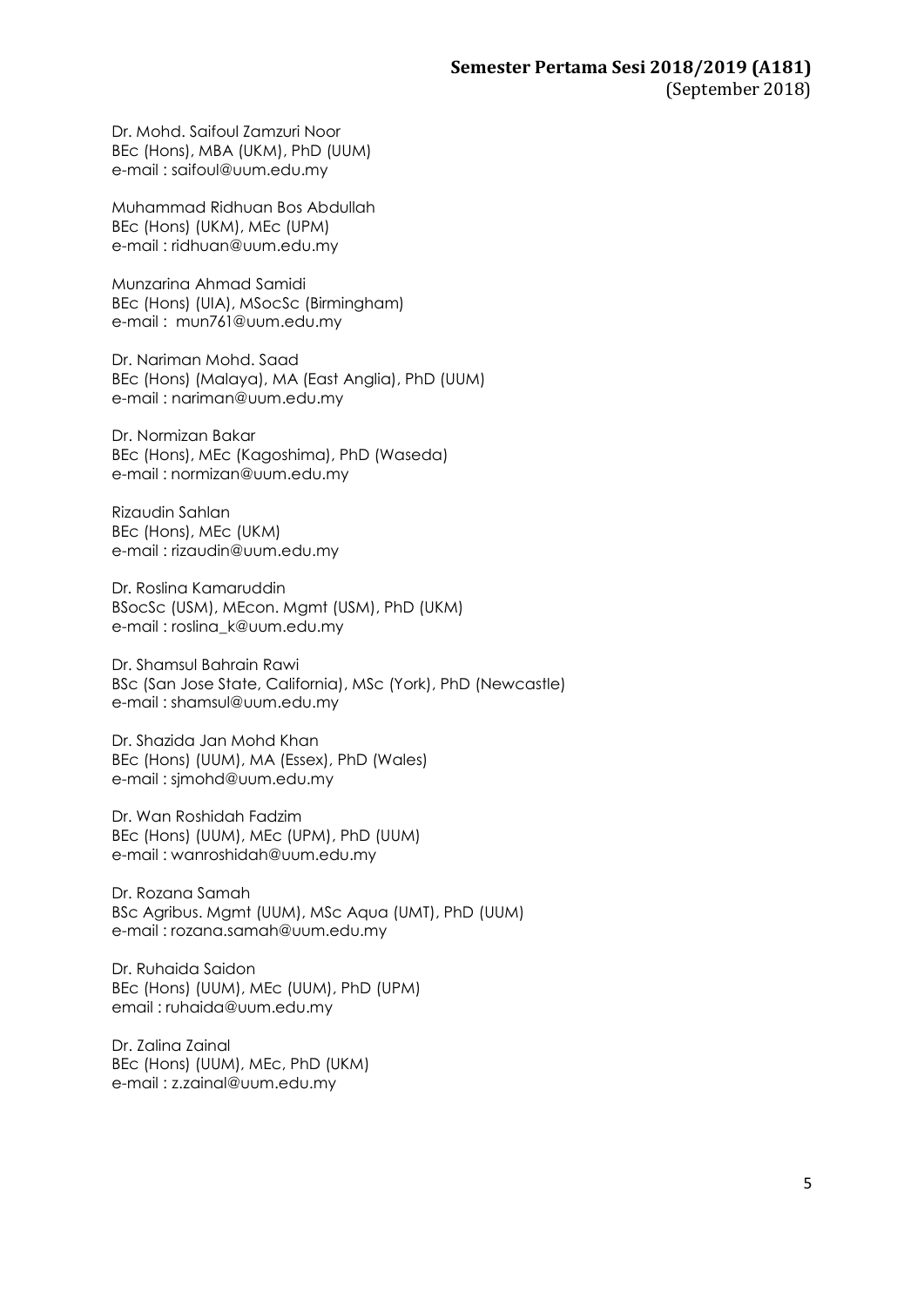### **LECTURERS**

Asnida Shahidan BEc (Hons) (UUM), MEc (Malaya) e-mail : [asnida@uum.edu.my](mailto:asnida@uum.edu.my)

Aznita Samsi BEc (Hons) (UUM), MEc (UPM) e-mail : [aznita@uum.edu.my](mailto:aznita@uum.edu.my)

Fikriyah Abdullah DBS, BBA (Finance)(UiTM), MSc (Finance)(UPM) e-mel : [fikriyah@uum.edu.my](mailto:fikriyah@uum.edu.my)

Fuad Mohamed Berawi BEc (Hons), MEc (UKM) e-mail : [fuad@uum.edu.my](mailto:fuad@uum.edu.my)

Khairul Anuar Adnan DBS (UiTM), BBA (Banking)(Hons), MBA (UUM) E-mail: khairul71@uum.edu.my

Mahadi Naina Mohamed, P.K.T. BEc (Hons) (UUM), MA (East Anglia) e-mail : [mahadi@uum.edu.my](mailto:mahadi@uum.edu.my)

Maswati @ Mahfuzah Salim DIB, ADBS (Finance) (UiTM), MBA (UUM) e-mel : [mahfuzah@uum.edu.my](mailto:mahfuzah@uum.edu.my)

Mohd. Fahmi Mohd Yusof BSc (Warwick), MBA (UiTM) e-mail : [fahmi@uum.edu.my](mailto:fahmi@uum.edu.my)

Mohd. Faisol Md. Salleh BA (Hons), MA (Concordia) e-mail : [fais908@uum.edu.my](mailto:fais908@uum.edu.my)

Noor Sa'adah Sabudin B.Syariah (Malaya), MSc (UiTM) e-mail : [saadah@uum.edu.my](mailto:saadah@uum.edu.my)

Nor Fadzlin Mohammad Bahar BEc (Hons), MEc (UKM) e-mail : [norfadzlin@uum.edu.my](mailto:norfadzlin@uum.edu.my)

Norzilah Hj. Aziz BEc (Hons) (UKM), MSc (Central Michigan) e-mail : [zilah834@uum.edu.my](mailto:zilah834@uum.edu.my)

Norzita Jamil BEc (Hons) (UUM), MEc (UPM) e-mail : [norzita@uum.edu.my](mailto:norzita@uum.edu.my)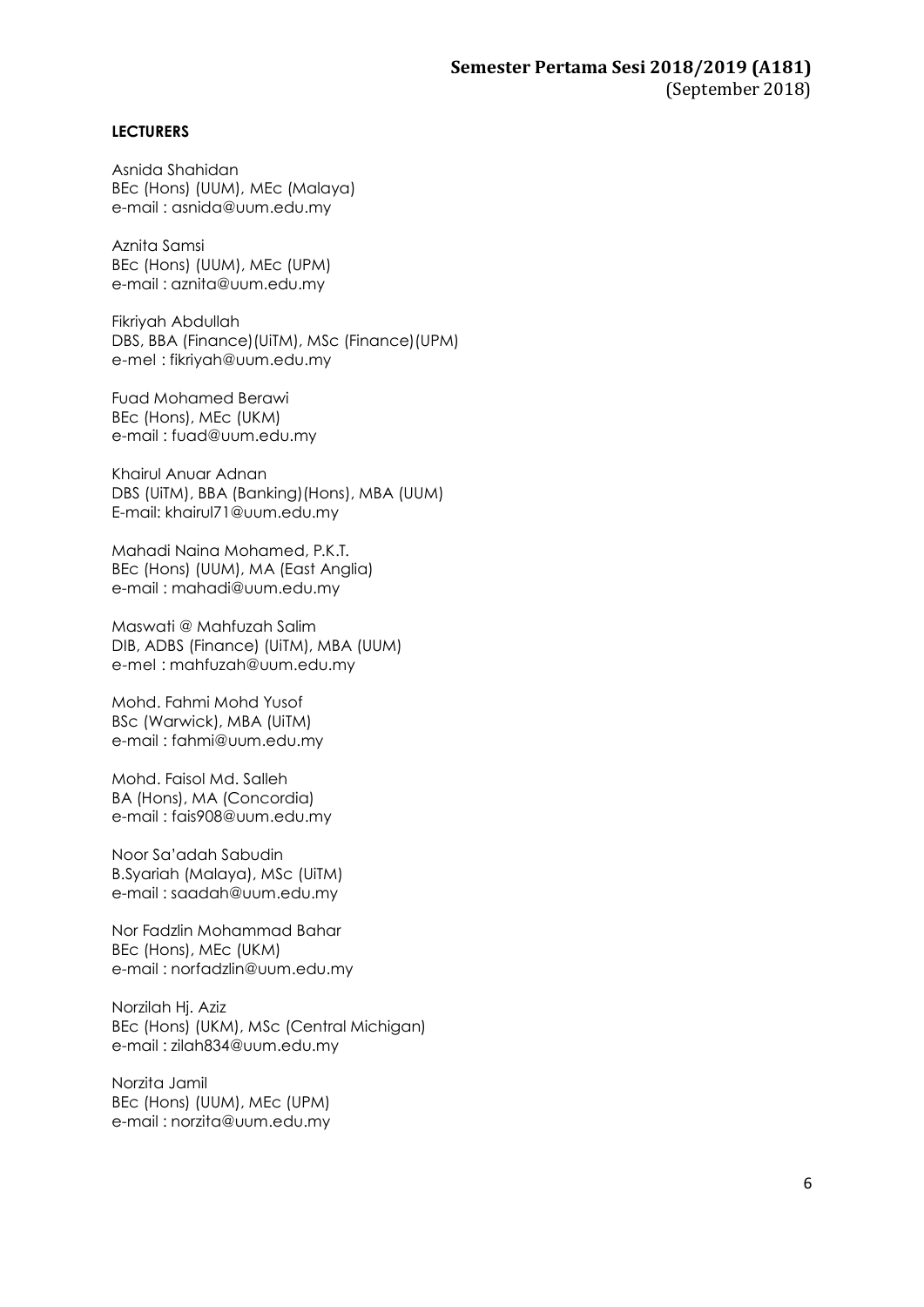Nurul Faizah Halim BEc (Hons) (UUM), MEc (UUM) e-mail : [nfaizah@uum.edu.my](mailto:nfaizah@uum.edu.my)

Rusmani Musa BEc (Hons), MEc (UKM) e-mail : [rusmani@uum.edu.my](mailto:rusmani@uum.edu.my)

Siti Norliza Jumali BEc (Hons) (UUM), MEc (UPM) e-mail : [jsliza@uum.edu.my](mailto:jsliza@uum.edu.my)

Wan Zahrah Wan Din BA (Hons) (Laurentian), MA (Concordia) e-mail : [zahrah@uum.edu.my](mailto:zahrah@uum.edu.my)

Zalila Othman BA (Michigan), MA (Essex) e-mail : [zalila@uum.edu.my](mailto:zalila@uum.edu.my)

Zalina Mohd. Mohaideen Dip.Ed (Malaya), BEc(Hons) (Malaya), MEc (UKM) e-mail : [zalina@uum.edu.my](mailto:zalina@uum.edu.my)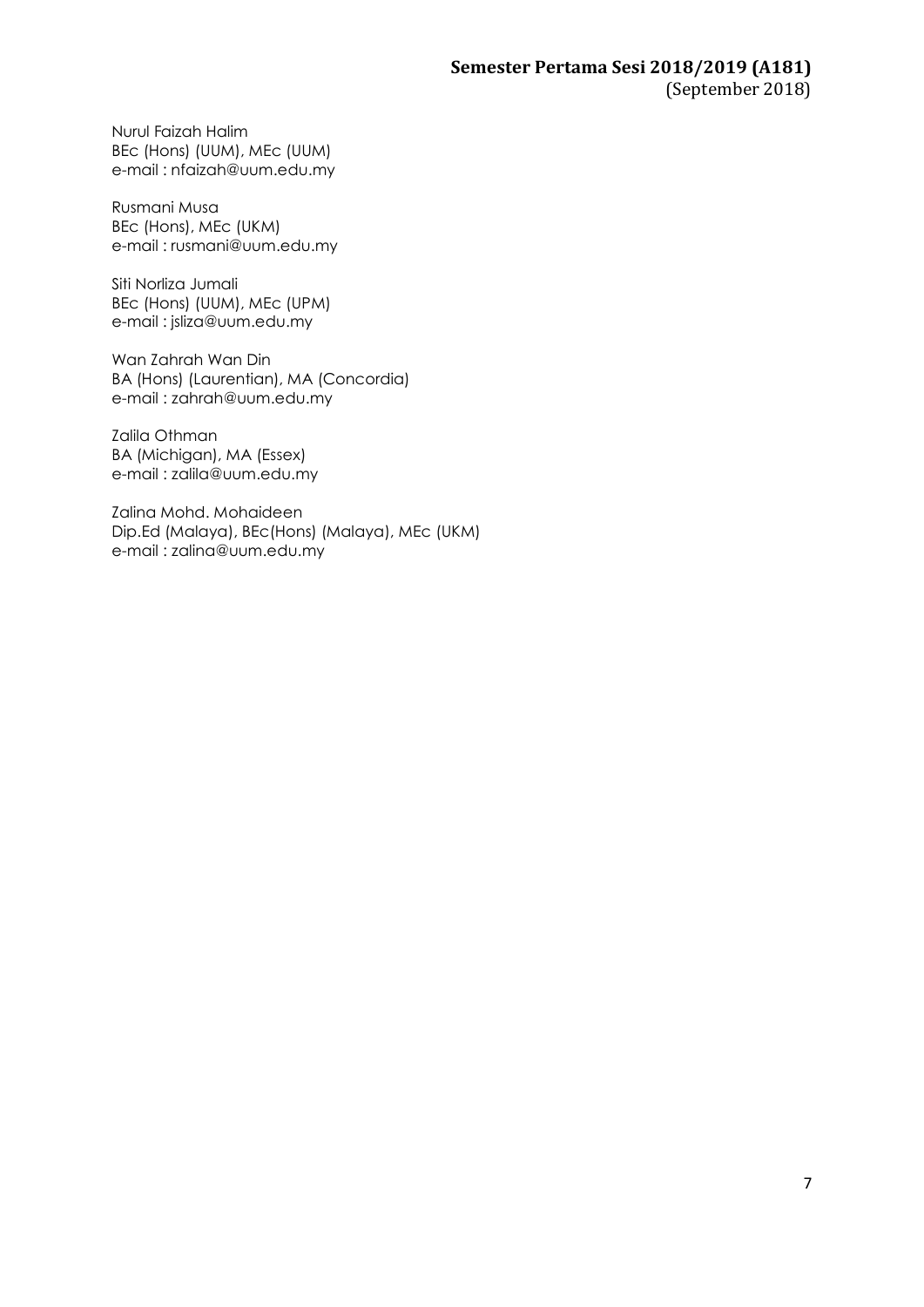### **BACHELOR OF SCIENCE AGRIBUSINESS MANAGEMENT WITH HONOURS [BSc. Agribus. Mgmt (Hons)]**

The programme consists of the following components:

|    | <b>COMPONENT</b>          | <b>CREDIT</b><br><b>HOURS</b> |
|----|---------------------------|-------------------------------|
|    | <b>UNIVERSITY CORE</b>    | 25                            |
| Β. | <b>PROGRAMME CORE</b>     | 95                            |
| С. | LANGUAGE COMPONENT        |                               |
| D. | <b>FREE ELECTIVE</b>      |                               |
|    |                           |                               |
|    | <b>TOTAL CREDIT HOURS</b> | <b>132 HOURS</b>              |

To be awarded a Bachelor of Science Agribusiness Management with Honours, a student is required **to take and pass a minimum of 132 credit hours** which include courses in the programme structure as shown below:

### **A. UNIVERSITY CORE (25 CREDIT HOURS)**

| Course<br>code  | Course name                      | Credit<br><b>Hours</b> | Pre-requisite                 |
|-----------------|----------------------------------|------------------------|-------------------------------|
| MPU3123         | Islamic and Asian Civilization   | 3                      | <b>NONE</b>                   |
| MPU3113         | <b>Ethnic Relations</b>          | 3                      | <b>NONE</b>                   |
| <b>SADN1033</b> | Malaysian Nationhood Studies     | 3                      | <b>NONE</b>                   |
| SBLE1063        | <b>English Proficiency I</b>     | 3                      | <b>NONE</b>                   |
| SBLE2113        | <b>English Proficiency II</b>    | 3                      | <b>English Proficiency I</b>  |
| SBLE3123        | <b>English Proficiency III</b>   | 3                      | <b>English Proficiency II</b> |
| SADE1013        | Introduction to Entrepreneurship | 3                      | <b>NONE</b>                   |
| VXXX4           | Co-Curriculum                    |                        | <b>NONE</b>                   |
| Total           |                                  | 25                     |                               |

1. International Student **MUST REPLACE** subject MPU3123 **AND** MPU3113 with:

- i. SBLF1093 Malay as Foreign Language I **AND**
- ii. SBLF2093 Malay as Foreign Language II
- 2. Choose **ONE (1)** co-curriculum course of interest and students are subjected to the conditions specified under the related field.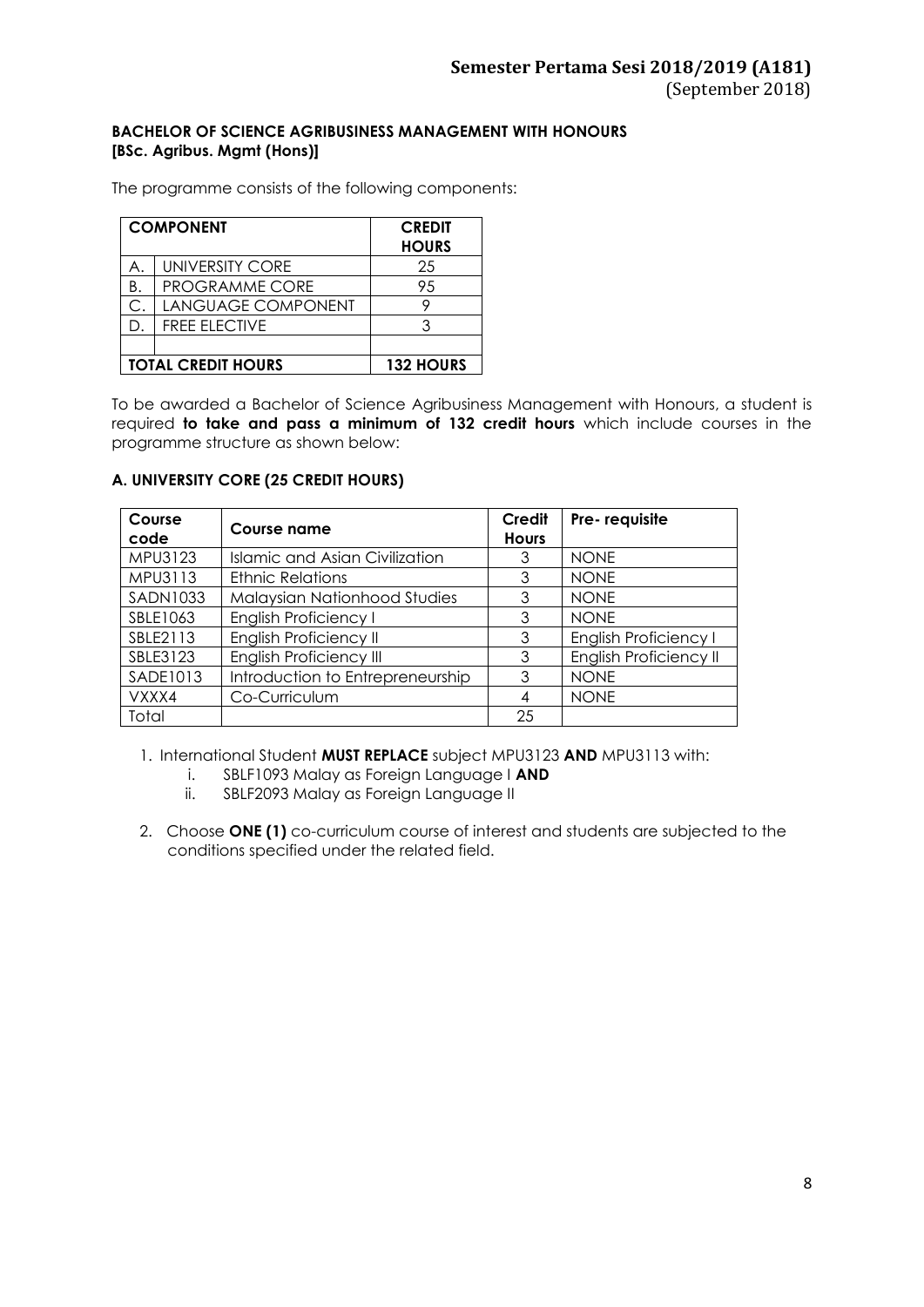# **B. PROGRAMME CORE (95 CREDIT HOURS)**

| Code            | Course                         | Credit         | Pre-requisite                  |  |
|-----------------|--------------------------------|----------------|--------------------------------|--|
|                 |                                | <b>Hours</b>   |                                |  |
| <b>BECA1013</b> | Biology                        | 3              | <b>NONE</b>                    |  |
| <b>BECA1023</b> | Chemistry                      | $\mathfrak 3$  | <b>NONE</b>                    |  |
| <b>BECA2013</b> | Animal Husbandry               | 3              | BECA1013 Biology               |  |
|                 |                                |                | <b>AND</b>                     |  |
|                 |                                |                | BECA1023 Chemistry             |  |
| <b>BECA2023</b> | Food Science                   | 3              | BECA1013 Biology               |  |
|                 |                                |                | <b>AND</b>                     |  |
|                 |                                |                | <b>BECA1023 Chemistry</b>      |  |
| <b>BECA2033</b> | Soil Science                   | 3              | BECA1013 Biology               |  |
|                 |                                |                | <b>AND</b>                     |  |
|                 |                                |                | BECA1023 Chemistry             |  |
| <b>BECA2043</b> | Agronomy                       | 3              | BECA1013 Biology               |  |
|                 |                                |                | <b>AND</b>                     |  |
|                 |                                |                | <b>BECA1023 Chemistry</b>      |  |
| <b>BECA2053</b> | Aquaculture Management         | 3              | BECA1013 Biology               |  |
|                 |                                |                | <b>AND</b>                     |  |
|                 |                                |                | <b>BECA1023 Chemistry</b>      |  |
| <b>BKAL1013</b> | <b>Business Accounting</b>     | 3              | <b>NONE</b>                    |  |
| <b>BWFF1013</b> | <b>Basic Finance</b>           | $\overline{3}$ | <b>NONE</b>                    |  |
| <b>BPMN3023</b> | Strategic Management           | $\overline{3}$ | Have taken and passed 100      |  |
|                 |                                |                | credit hours                   |  |
| <b>BJMP2033</b> | Operation and Production       | 3              | SQQS1013 Introduction to       |  |
|                 | Management                     |                | Statistics                     |  |
| <b>BJMP3073</b> | Purchasing and Supply Chain    | 3              | <b>BJMP2033</b>                |  |
|                 | Management                     |                | Operation and Production       |  |
|                 |                                |                | Management                     |  |
| BEEB1013        | Principle of Economics         | 3              | <b>NONE</b>                    |  |
| BEEB2013        | Microeconomics                 | 3              | BEEB1013                       |  |
|                 |                                |                | Principle of Economics         |  |
| BEEB2023        | <b>Macroeconomics</b>          | 3              | BEEB1013                       |  |
|                 |                                |                | Principle of Economics         |  |
| <b>GLUL3223</b> | Agribusiness Law               | $\overline{3}$ | <b>NONE</b>                    |  |
| <b>BEEA3113</b> | <b>Agricultural Production</b> | $\overline{3}$ | <b>BEEB2013 Microeconomics</b> |  |
|                 | Economics                      |                | <b>AND</b>                     |  |
|                 |                                |                | <b>BEEB2023 Macroeconomics</b> |  |
| <b>BEEA3033</b> | Agribusiness Finance           | 3              | <b>BEEB2013 Microeconomics</b> |  |
|                 |                                |                | <b>AND</b>                     |  |
|                 |                                |                | <b>BEEB2023 Macroeconomics</b> |  |
| <b>BEEA3123</b> | Agribusiness Management        | 3              | <b>BEEB2013 Microeconomics</b> |  |
|                 |                                |                | <b>AND</b>                     |  |
|                 |                                |                | <b>BEEB2023 Macroeconomics</b> |  |
| <b>BEEA3133</b> | Agricutural Development        | 3              | <b>BEEB2013 Microeconomics</b> |  |
|                 | Economics                      |                | <b>AND</b>                     |  |
|                 |                                |                | <b>BEEB2023 Macroeconomics</b> |  |
| <b>BEEA3153</b> | Agricultural Marketing         | 3              | <b>BEEB2013 Microeconomics</b> |  |
|                 |                                |                | <b>AND</b>                     |  |
|                 |                                |                | <b>BEEB2023 Macroeconomics</b> |  |
|                 |                                |                |                                |  |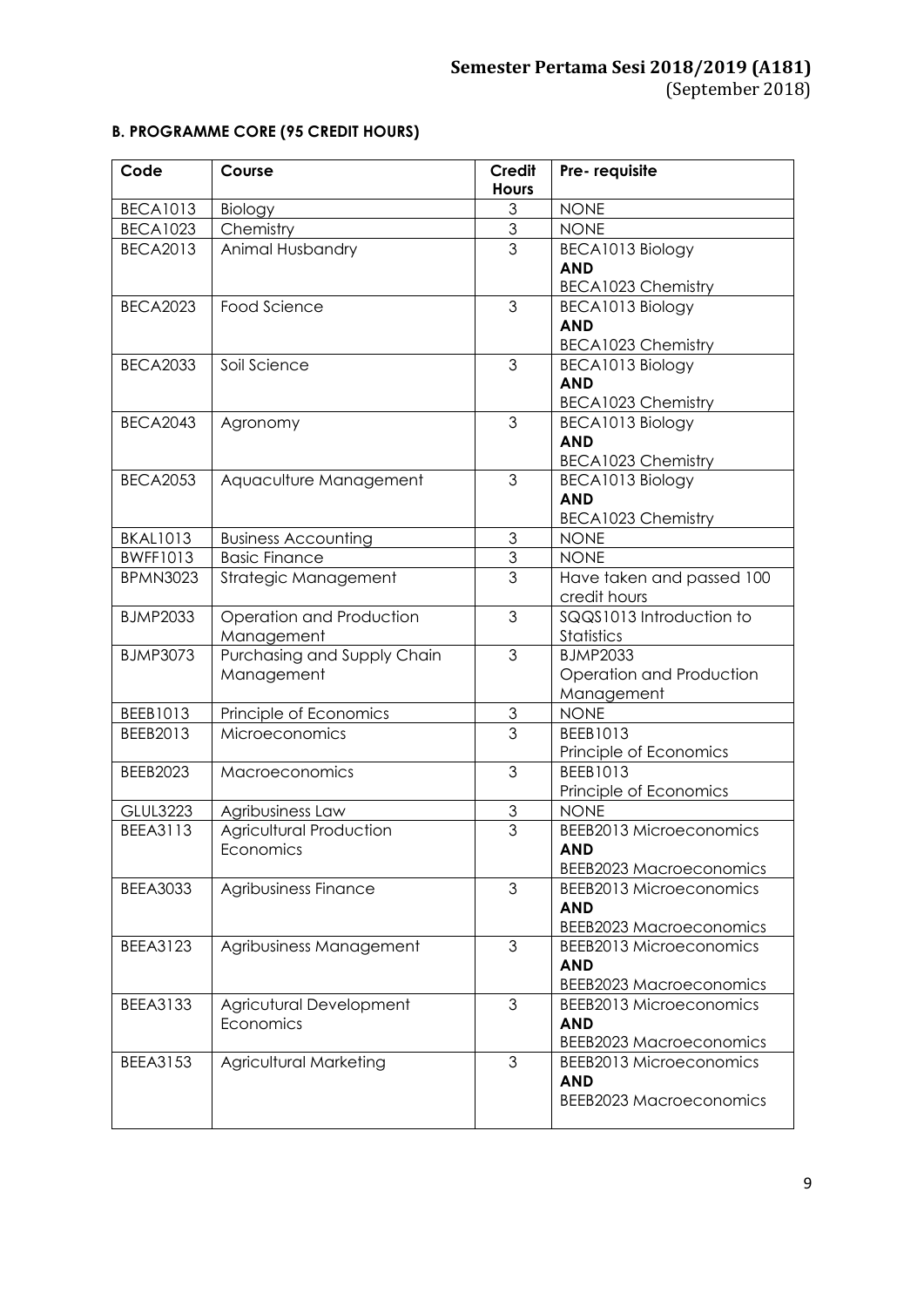# **Semester Pertama Sesi 2018/2019 (A181)** (September 2018)

| <b>BEEA3163</b> | International Agricultural Trade<br>and Business | 3 | BEEB2013 Microeconomics<br><b>AND</b><br>BEEB2023 Macroeconomics |
|-----------------|--------------------------------------------------|---|------------------------------------------------------------------|
| <b>BPMN1013</b> | Principles of Management                         | 3 | <b>NONE</b>                                                      |
| <b>BPMN3123</b> | <b>Management Ethics</b>                         | 3 | Have Taken and Passed 70<br>Credit Hours                         |
| <b>SQQM1023</b> | Mathematics for Management                       | 3 | <b>NONE</b>                                                      |
| SQQS1013        | Introduction to Statistics                       | 3 | <b>NONE</b>                                                      |
| <b>BEER3043</b> | Research Methods                                 | 3 | BEEB2013 Microeconomics                                          |
|                 |                                                  |   | <b>AND</b>                                                       |
|                 |                                                  |   | <b>BEEB2023 Macroeconomics</b>                                   |
| SBLE3143        | <b>Report Writing</b>                            | 3 | SBLE3123 English Proficiency III                                 |
| SBLE3173        | English for Professional<br>Communication        | 3 | SBLE3123 English Proficiency III                                 |
| <b>BEEX4908</b> | Practicum                                        | 8 | Have taken and passed all<br>courses under the<br>programme core |

# **C. LANGUAGE COMPONENT (9 CREDIT HOURS)**

Student must complete the first until the third stage of any language course taken.

| Code            | Course                                   | Credit<br><b>Hours</b> | Pre-requisite                                          |
|-----------------|------------------------------------------|------------------------|--------------------------------------------------------|
| SBLF1053        | Mandarin Language I / Foreign Language   | 3                      | <b>NONE</b>                                            |
| <b>SBLF2053</b> | Mandarin Language II / Foreign Language  | 3                      | SBLF1053 Mandarin<br>Language I / Foreign<br>Language  |
| SBLF3053        | Mandarin Language III / Foreign Language | 3                      | SBLF2053 Mandarin<br>Language II / Foreign<br>Language |

\*Chinese students can choose any foreign language course EXCEPT Mandarin.

Any students from Chinese medium school can choose any of the foreign language courses EXCEPT Mandarin.

Students from Religious school are not allowed to take Arabic.

Students from Malaysia, Indonesia, Brunei, Singapore and southern Thailand are not allowed to take Bahasa Melayu.

International students are allowed to choose any foreign language course EXCEPT their Native Language.

Students need to complete the first stage to the third stage of any language course chosen.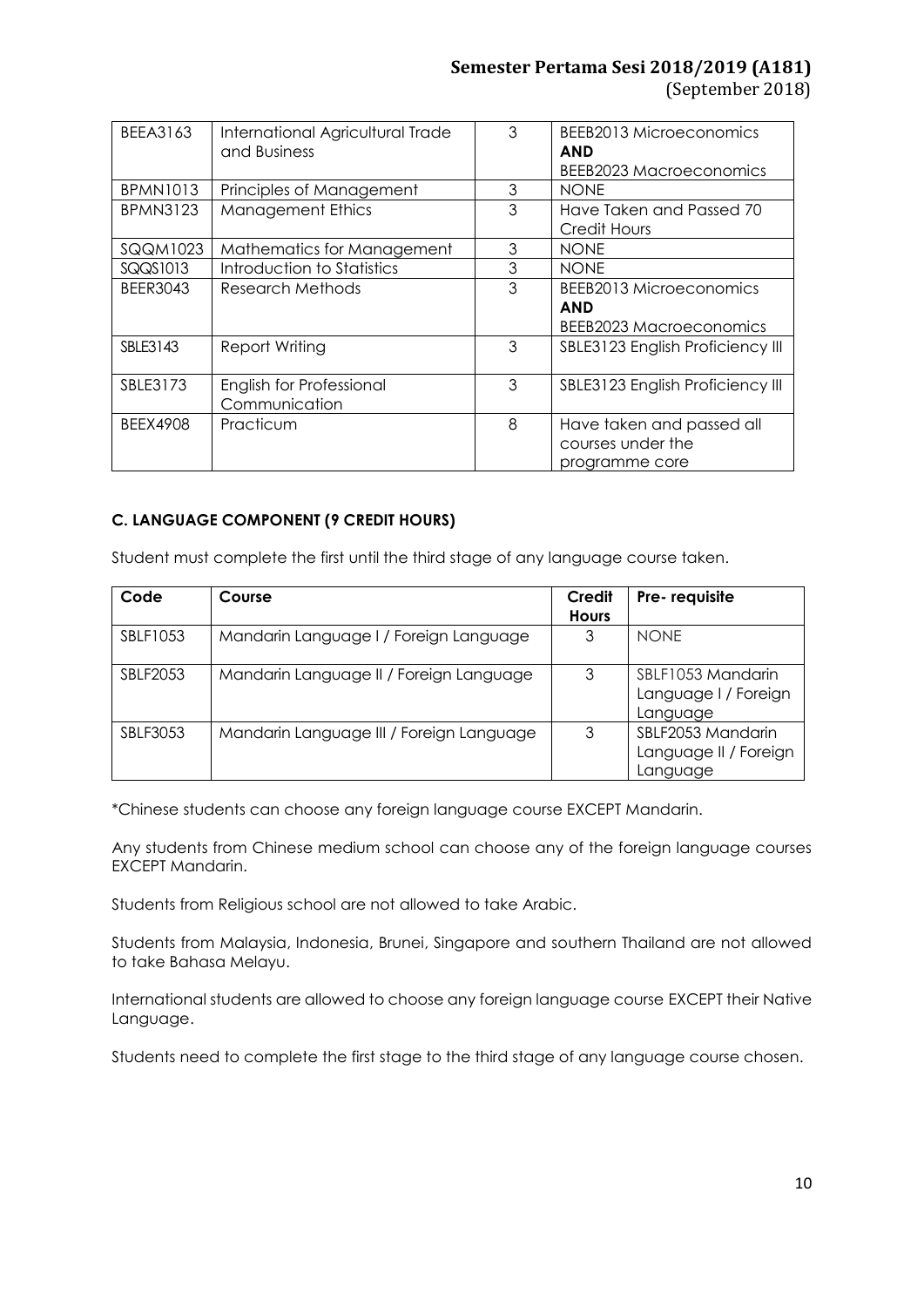# **D. FREE ELECTIVE (3 CREDIT HOURS)**

Students can choose **ONE (1)** course offered by another programme at the same School or courses offered by other Schools taking into account the following:

- i. Must meet the prerequisite of the courses if such courses require prerequisites.
- iii. Equivalent courses cannot be considered as free elective courses.

### **PROGRAMME SUGGESTED COURSES BY SEMESTER FOR BACHELOR OF SCIENCE AGRIBUSINESS MANAGEMENT WITH HONOURS [BSc. Agribus. Mgmt. (Hons)]**

| Code                        | 1st Semester                          | <b>Credit</b><br><b>Hours</b> | Code                               | 2nd Semester                           | <b>Credit</b><br><b>Hours</b> |
|-----------------------------|---------------------------------------|-------------------------------|------------------------------------|----------------------------------------|-------------------------------|
| MPU3123                     | <b>Islamic and Asian</b>              | 3                             | MPU3113                            | <b>Ethnic Relations</b>                | 3                             |
|                             | Civilization                          |                               | SBLE2113                           | English Proficiency II                 | 3                             |
| SBLE1063                    | <b>English Proficiency I</b>          | 3                             | <b>SQQM1023</b>                    | Mathematics for                        | 3                             |
| <b>SADN1033</b>             | Malaysian Nationhood                  | 3                             |                                    | Management                             |                               |
|                             | Studies                               |                               | BEEB2013                           | Microeconomics                         | 3<br>3                        |
| BEEB1013                    | Principles of Economics               | 3<br>3                        | <b>BECA1023</b><br>SBLF1053        | Chemistry                              | 3                             |
| <b>BECA1013</b><br>SQQS1013 | Biology<br>Introduction to Statistics | 3                             | Vxxxx1                             | Mandarin Language I<br>Co-Curriculum   | 1                             |
| Vxxxx1                      | Co-Curriculum                         | 1                             |                                    |                                        |                               |
|                             |                                       |                               |                                    |                                        |                               |
|                             | <b>Total</b>                          | 19                            |                                    | <b>Total</b>                           | 19                            |
| Code                        | 3rd Semester                          | <b>Credit</b><br><b>Hours</b> | Code                               | <b>4th Semester</b>                    | <b>Credit</b><br><b>Hours</b> |
| SBLE3123                    | English proficiency III               | 3                             | <b>BWFF1013</b>                    | <b>Basic Finance</b>                   | 3                             |
| BEEB2023                    | Macroeconomics                        | 3                             | SBLF3053                           | Mandarin language III                  | $\mathfrak{S}$                |
| <b>SBLF2053</b>             | Mandarin Language II                  | 3                             | <b>BECA2013</b>                    | Animal Husbandary                      | 3                             |
| <b>BECA2023</b>             | Food Science                          | 3                             | <b>BECA2033</b>                    | Soil Science                           | 3<br>$\overline{3}$           |
| <b>BECA2053</b>             | Aquaculture<br>Management             | 3                             | <b>BEEA3153</b><br><b>BEEA3133</b> | Agricultural marketing<br>Agricultural | $\overline{3}$                |
| <b>BPMN1013</b>             | Principles of                         | 3                             |                                    | Development                            |                               |
|                             | management                            |                               |                                    | Economics                              |                               |
| Vxxxx1                      | Co-Curriculum                         | 1                             | Vxxxx1                             | Co-Curriculum                          | 1                             |
|                             |                                       |                               |                                    |                                        |                               |
|                             | <b>Total</b>                          | 19                            |                                    | <b>Total</b>                           | 19                            |
| Code                        | 5th Semester                          | <b>Credit</b><br><b>Hours</b> | Code                               | 6th Semester                           | <b>Credit</b><br><b>Hours</b> |
| <b>BKAL1013</b>             | <b>Business Accounting</b>            | 3                             | SBLE3173                           | <b>English for Professional</b>        | 3                             |
| SBLE3143                    | <b>Report Writing</b>                 | 3                             |                                    | Communication                          |                               |
| <b>BJMP2033</b>             | Operation and                         | 3                             | <b>GLUL3223</b>                    | Agribusiness Law                       | 3                             |
|                             | Production Management                 |                               | <b>BEEA3033</b>                    | Agribusiness Finance                   | $\overline{3}$                |
| <b>BEEA3123</b>             | Agribusiness                          | 3                             | <b>BECA2043</b>                    | Agronomy                               | 3<br>3                        |
|                             | Management                            |                               | <b>BJMP3073</b>                    | Purchasing and                         |                               |
| <b>BEEA3113</b>             | Agricultural Production<br>Economics  | 3                             |                                    | Supply Chain                           |                               |
| <b>BPMN3123</b>             | <b>Management Ethics</b>              | 3                             |                                    | Management                             |                               |
|                             |                                       |                               |                                    |                                        |                               |
|                             | <b>Total</b>                          | 18                            |                                    | <b>Total</b>                           | 15                            |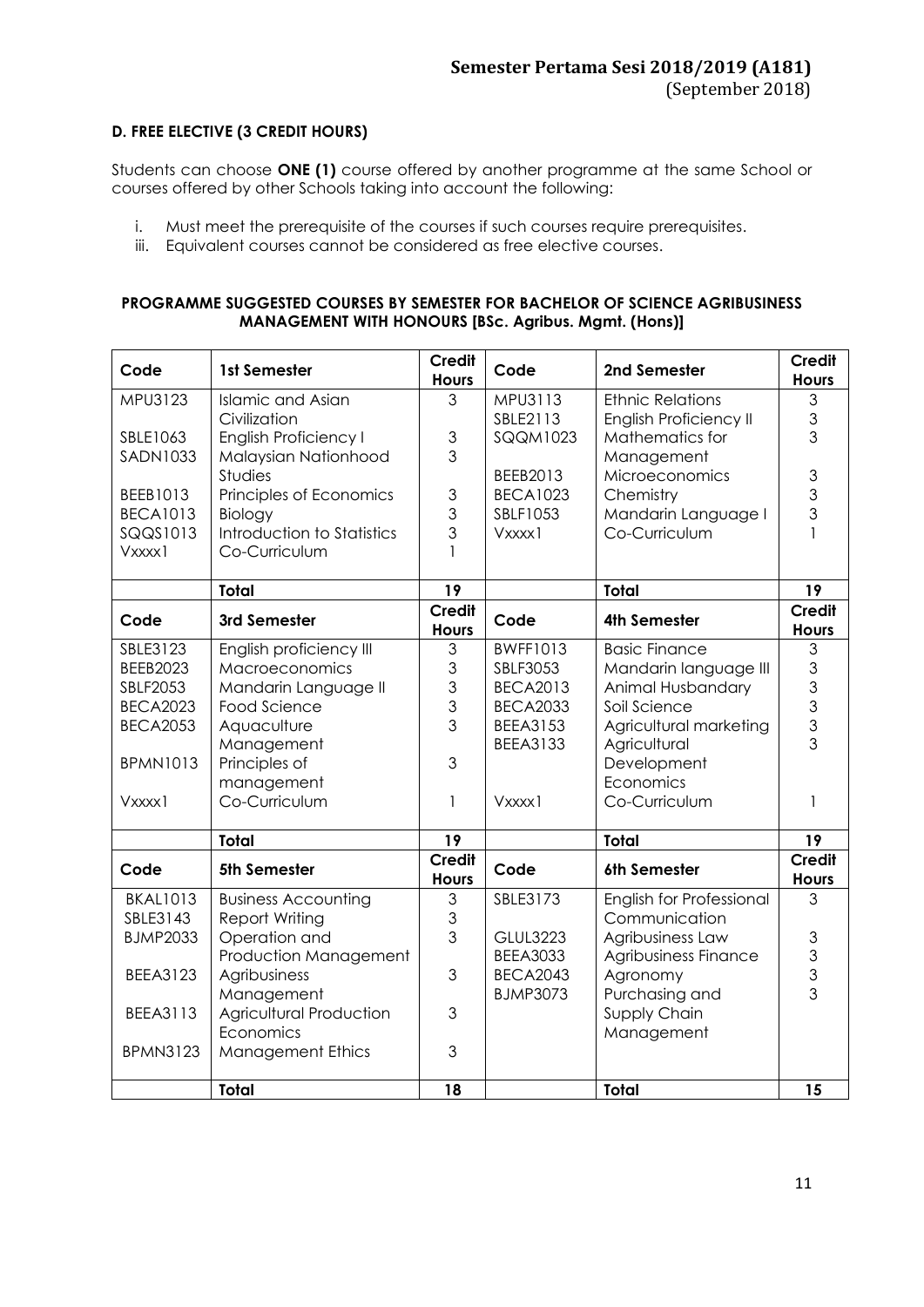# **Semester Pertama Sesi 2018/2019 (A181)**

(September 2018)

| Code                                               | 7th Semester               | <b>Credit</b><br><b>Hours</b> | Code            | 8th Semester | <b>Credit</b><br><b>Hours</b> |
|----------------------------------------------------|----------------------------|-------------------------------|-----------------|--------------|-------------------------------|
| SADE1013                                           | Introduction to            | 3                             | <b>BETX4908</b> | Practicum    | 8                             |
|                                                    | Entrepreneurship           |                               |                 |              |                               |
| <b>BEER3043</b>                                    | Research Methods           | 3                             |                 |              |                               |
| <b>BEEA3163</b>                                    | International Agricultural | 3                             |                 |              |                               |
|                                                    | <b>Trade and Business</b>  |                               |                 |              |                               |
| <b>BPMN3023</b>                                    | Strategic Management       | 3                             |                 |              |                               |
| Xxxxx3                                             | Free Elective              | 3                             |                 |              |                               |
|                                                    |                            |                               |                 |              |                               |
|                                                    | Total                      | 15                            |                 | <b>Total</b> |                               |
| $T = \begin{bmatrix} 1 & 0 \\ 0 & 1 \end{bmatrix}$ |                            |                               |                 |              |                               |

**Total Credits: 132 credit**

# **COURSES OFFERED BY SEMESTER**

| <b>CODE</b>                  | <b>COURSES</b>                    | SEM I                   | <b>SEM II</b> |
|------------------------------|-----------------------------------|-------------------------|---------------|
| <b>BECA1013</b>              | Biology                           | Χ                       | Χ             |
| <b>BECA1023</b>              | Chemistry                         | Χ                       | Χ             |
| <b>BECA2013</b>              | Animal Husbandry                  |                         | X             |
| <b>BECA2023</b>              | <b>Food Science</b>               | X                       |               |
| <b>BECA2033</b>              | Soil Science                      | Χ                       | Χ             |
| <b>BECA2043</b>              | Agronomy                          | X                       | X             |
| <b>BECA2053</b>              | Aquaculture Management            | X                       | Χ             |
| <b>BEEA3033</b>              | Agribusiness Finance              | X                       | Χ             |
| <b>BEEA3113</b>              | <b>Agricultural Production</b>    | X                       | X             |
|                              | Economics                         |                         |               |
| BEEA3123                     | Agribusiness Management           | X                       | $\mathsf X$   |
| <b>BEEA3133</b>              | Agricultural Development          |                         | Χ             |
|                              | Economics                         |                         |               |
| <b>BEEA3153</b>              | <b>Agricultural Marketing</b>     | Χ                       | Χ             |
| <b>BEEA3163</b>              | <b>International Agricultural</b> | X                       | X             |
|                              | Trade                             |                         |               |
| BEEB1013                     | Principles of Economics           | $\overline{X}$          | Χ             |
| BEEB2013                     | Microeconomics                    | X                       | X             |
| <b>BEEB2023</b>              | Macroeconomics                    | $\overline{\mathsf{x}}$ | Χ             |
| <b>BEER3043</b>              | <b>Research Methods</b>           | Χ                       | Χ             |
| <b>BPMN1013</b>              | Principles of Management          | $\mathsf X$             | $\mathsf X$   |
| <b>BKAL1013</b>              | <b>Business Accounting</b>        | $\overline{\mathsf{X}}$ | X             |
| <b>BWFF1013</b>              | <b>Basic Finance</b>              | $\sf X$                 | X             |
| <b>BPMN3023</b>              | Strategic Management              | X                       | Χ             |
| <b>BJMP2033</b>              | Operation and Production          | X                       |               |
|                              | Management                        |                         |               |
| <b>BJMP3073</b>              | Purchasing and Supply             |                         | X             |
|                              | Chain Management                  |                         |               |
| <b>GLUL3223</b>              | Agribusiness Law                  |                         | Χ             |
| Practicum<br><b>BEEX4908</b> |                                   | $\sf X$                 | X             |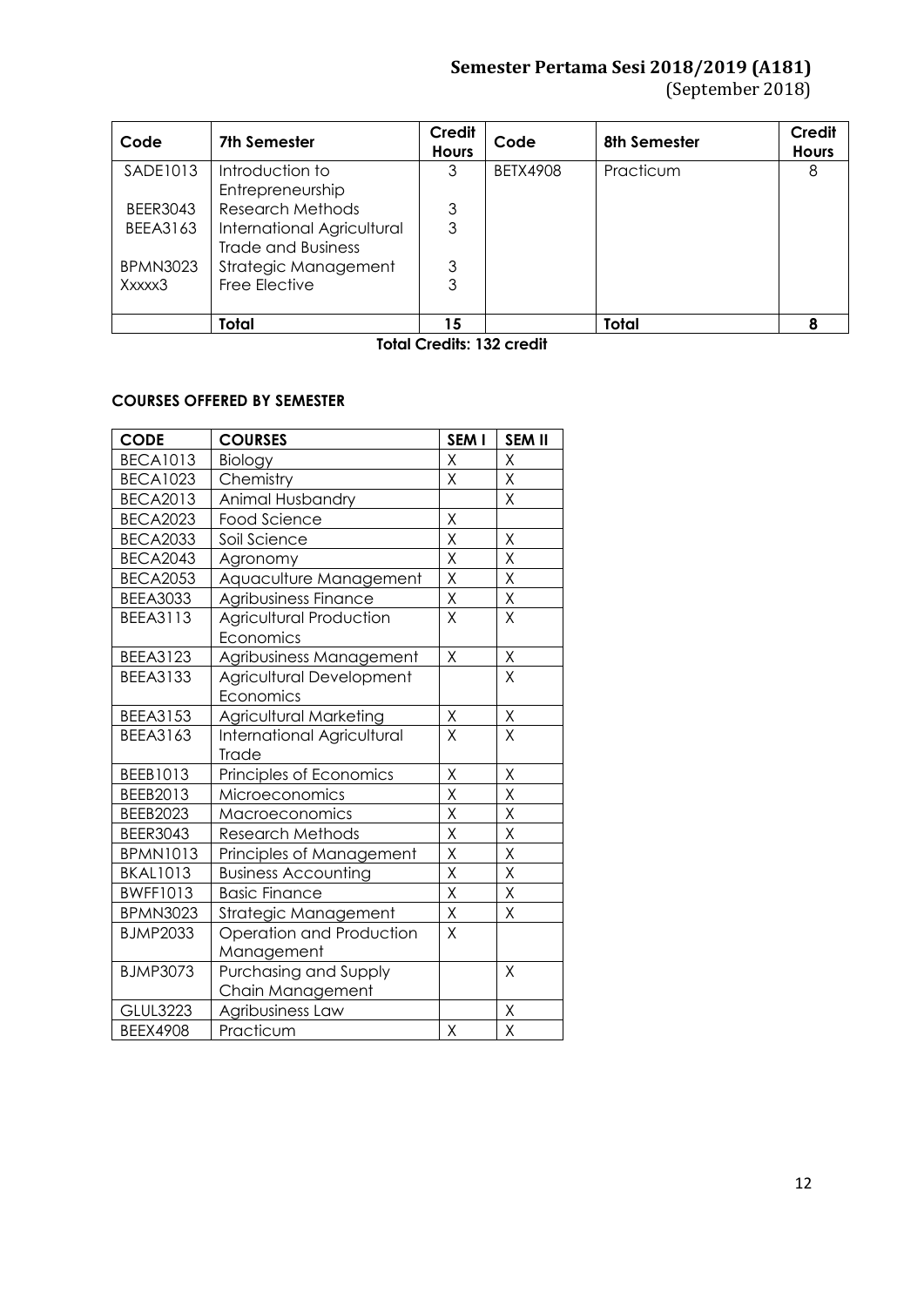### **COURSE SYNOPSIS**

#### **BECA1013 BIOLOGY PRE-REQUISITE NONE**

This course covers the introduction to genetics, principles of segregation and independent organization, genetics population, the concept of genetic evolution and the process of species classification. The course also covers aspects of animal physiology and ecology. Principles of conservation and renewable natural resources, the role of parks, pollution, eutrophication and erosion are also discussed.

……………………………………………………………………………

### **BECA1023 CHEMISTRY PRE-REQUISITE NONE**

This course covers the introduction of measurement, stoichiometry, reactions, theory of kinetic gases, thermochemical, atomic structure, electronic structure and the periodic table, chemical bonding, tedoks reaction, electrochemistry, acids and bases, chemical nuclear, organic chemicals, chemicals, inorganic, and biochemical.

……………………………………………………………………………

### **BECA2033 SOIL SCIENCE PRE-REQUISITE BECA1013 BIOLOGY, BECA1023 CHEMISTRY**

This course discusses the biological, physical and chemical aspects of soil such as access to land, resources and land development, soil fertility, fertilizers, soil organisms, soil sampling techniques and related tests.

……………………………………………………………………………

#### **BECA2013 ANIMAL HUSBANDRY**

### **PRE-REQUISITE BECA1013 BIOLOGY, BECA1023 CHEMISTRY**

This course provides an introduction to livestock production and management aspects, and its role in the agricultural sector. This course will also include an introduction to livestock species, diseases and advantages of the livestock. Management of livestock (cattle, sheep, buffalo, and deer) and non-ruminants (poultry, pigs) will be covered in general.

……………………………………………………………………………

### **BECA2023 FOOD SCIENCE PRE-REQUISITE BECA1013 BIOLOGY, BECA1023 CHEMISTRY**

### This course discusses the fundamentals of food science. It covers the basics according functions in some selected commodities. This course will also discuss the methods of food processing, food operations, the effects of food processing, food safety, food storage, food product wrapping, food laws and rules, and food labels.

……………………………………………………………………………

### **BECA2043 AGRONOMY**

### **PRE-REQUISITE BECA1013 BIOLOGY, BECA1023 CHEMISTRY**

Agronomy is the science and technology of using plants for food, fuel, feed, and fiber. Agronomy encompasses work in the areas of plant genetics, plant physiology, meteorology, and soil science. Agronomy is the application of a combination of sciences like biology, chemistry, ecology, earth science, and genetics. Agronomists today are involved with many issues including producing food, creating healthier food, managing environmental impact of agriculture, and creating energy from plants Agronomists often specialize in areas such as crop rotation, irrigation and drainage, plant breeding, soil and plant classification, soil fertility, weed control and pest control. ……………………………………………………………………………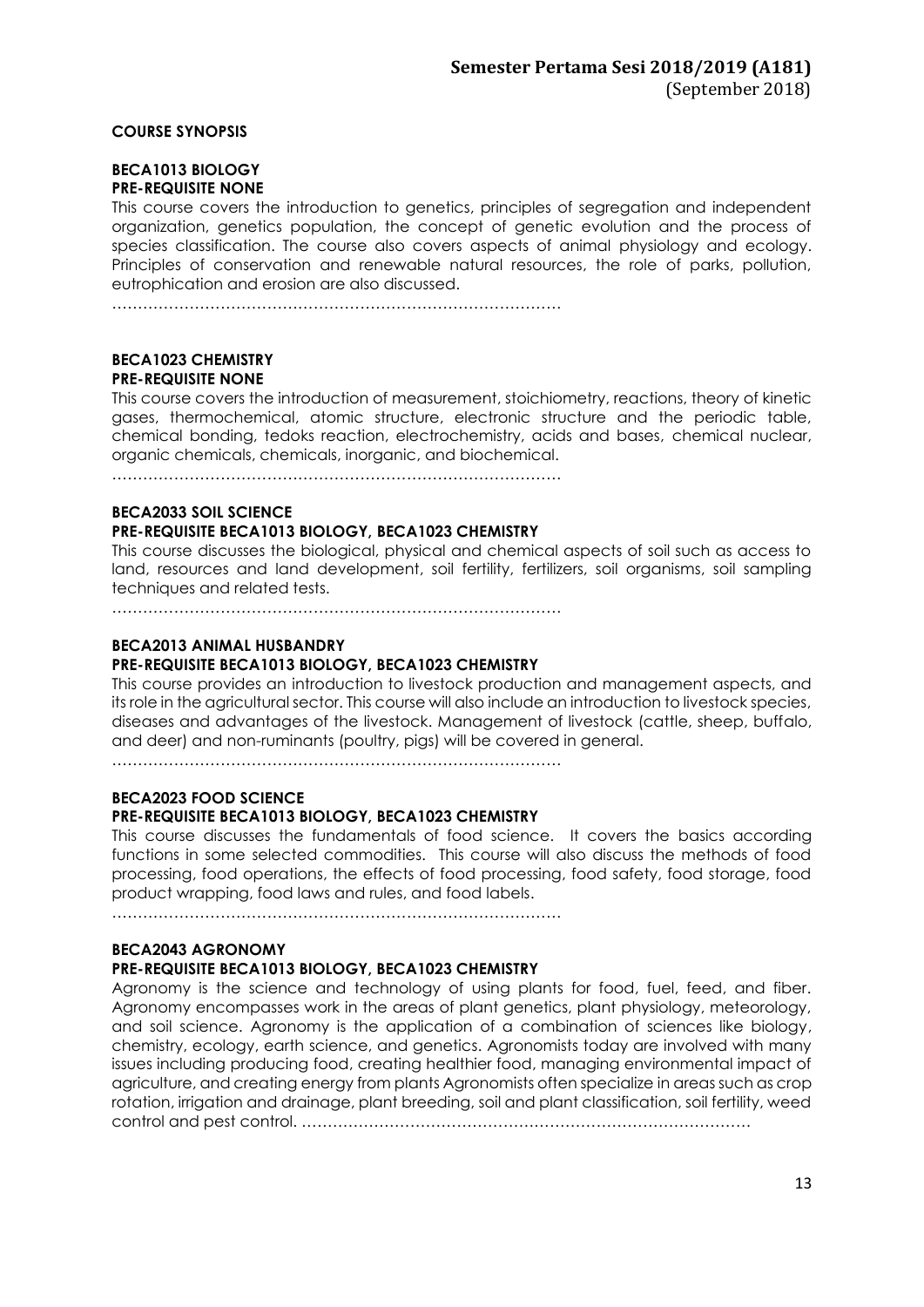#### **BEEA3033 AGRIBUSINESS FINANCE PRE-REQUISITE BEEB2013 MICROECONOMICS, BEEB2023 MACROECONOMICS**

This course discusses about financial issues such as how to get capital to run agribusiness activity, policies related agribusiness credit, evaluation of the lending criterias by financial institutions, credit analysis and preparation of paperwork for loan applications.

.........................................................................................................

### **BEEA3113 AGRICULTURAL PRODUCTION ECONOMICS**

#### **PRE-REQUISITE BEEB2013 MICROECONOMICS, BEEB2023 MACROECONOMICS**

This course provides an introduction to the economic aspects of agricultural production. The focus will be given on the relationship between inputs and outputs for the use of various variable inputs. This course also discusses important methods in selecting agricultural investment that are useful for a manager in making farm decisions. Empirical examples are used to combine theories with practices.

……………………………………………………………………………

### **BEEA3123 AGRIBUSINESS MANAGEMENT PRE-REQUISITE BEEB2013 MICROECONOMICS, BEEB2023 MACROECONOMICS**

This course covers the overall basic aspects of the management of agribusiness. It provides an exposure to the core and applications of agribusiness activities, beginning from the level of understanding farm management to produce agricultural output to the marketing aspects and agricultural economics in order to ensure students gain sufficient knowledge and basic expertise to be efficient and effective future agribusiness managers.

……………………………………………………………………………

### **BEEA3153 AGRICULTURAL MARKETING**

### **PRE-REQUISITE BEEB2013 MICROECONOMICS, BEEB2023 MACROECONOMICS**

This course discusses the marketing institutions and international trade as well as their roles in distributing the agricultural output to ultimate consumers. This course also discusses economic and non-economic factors that influence the market and agricultural trade.

…………………………………………………………………………….

### **BEEA3163 INTERNATIONAL AGRICULTURAL TRADE AND BUSINESS PRE-REQUISITE BEEB2013 MICROECONOMICS, BEEB2023 MACROECONOMICS**

This course discusses the basic concepts of international trade and its application in food and other agricultural products. The course begins with a discussion of the concept of international trade, the impact of government intervention in the international market of agricultural products, and current issues related to agricultural goods trading.

.........................................................................................................

### **BEEB1013 PRINCIPLES OF ECONOMICS PRE-REQUISITE NONE**

This course offers introductory understanding to the basic concepts in economics. It is divided into two parts of Microeconomics and Macroeconomics. Topics that will be covered includes demand and supply, price and market equilibrium, consumer choice, production and costs, national income accounting, aggregate demand and aggregate supply, money, and money market.

…………………………………………………………………………....